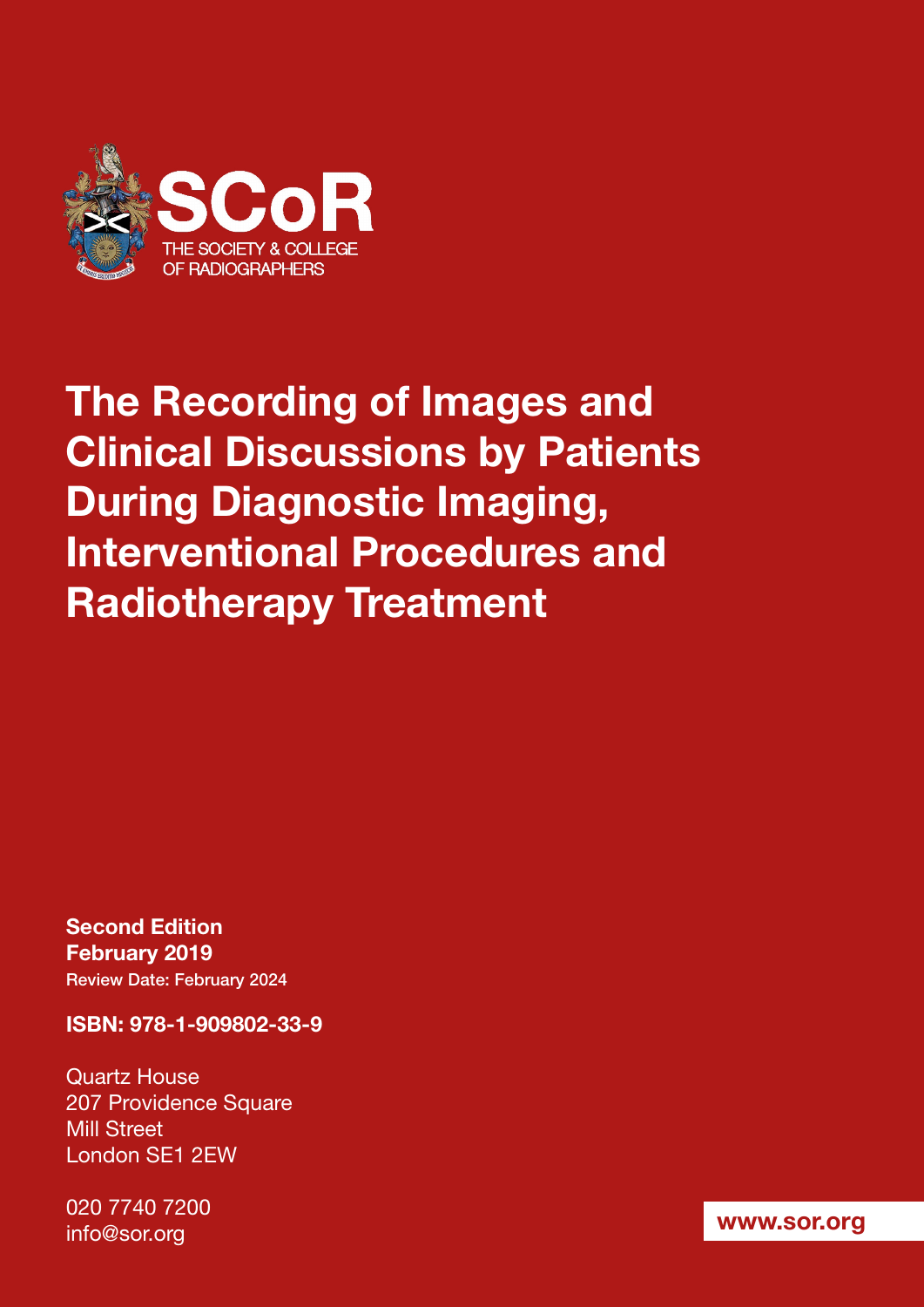# **Contents**

| 1. Introduction                                                                                                                                                                                                                                          | 3                      |
|----------------------------------------------------------------------------------------------------------------------------------------------------------------------------------------------------------------------------------------------------------|------------------------|
| 2. Sources of Information and Discussion<br>3. General Data Protection Regulations, 2018<br>4. Examples of Requests from Service Users to Record Diagnostic<br><b>Examinations, Clinical Discussions and Treatments</b><br>5. SoR Guidance<br>References | 4<br>6<br>7<br>8<br>10 |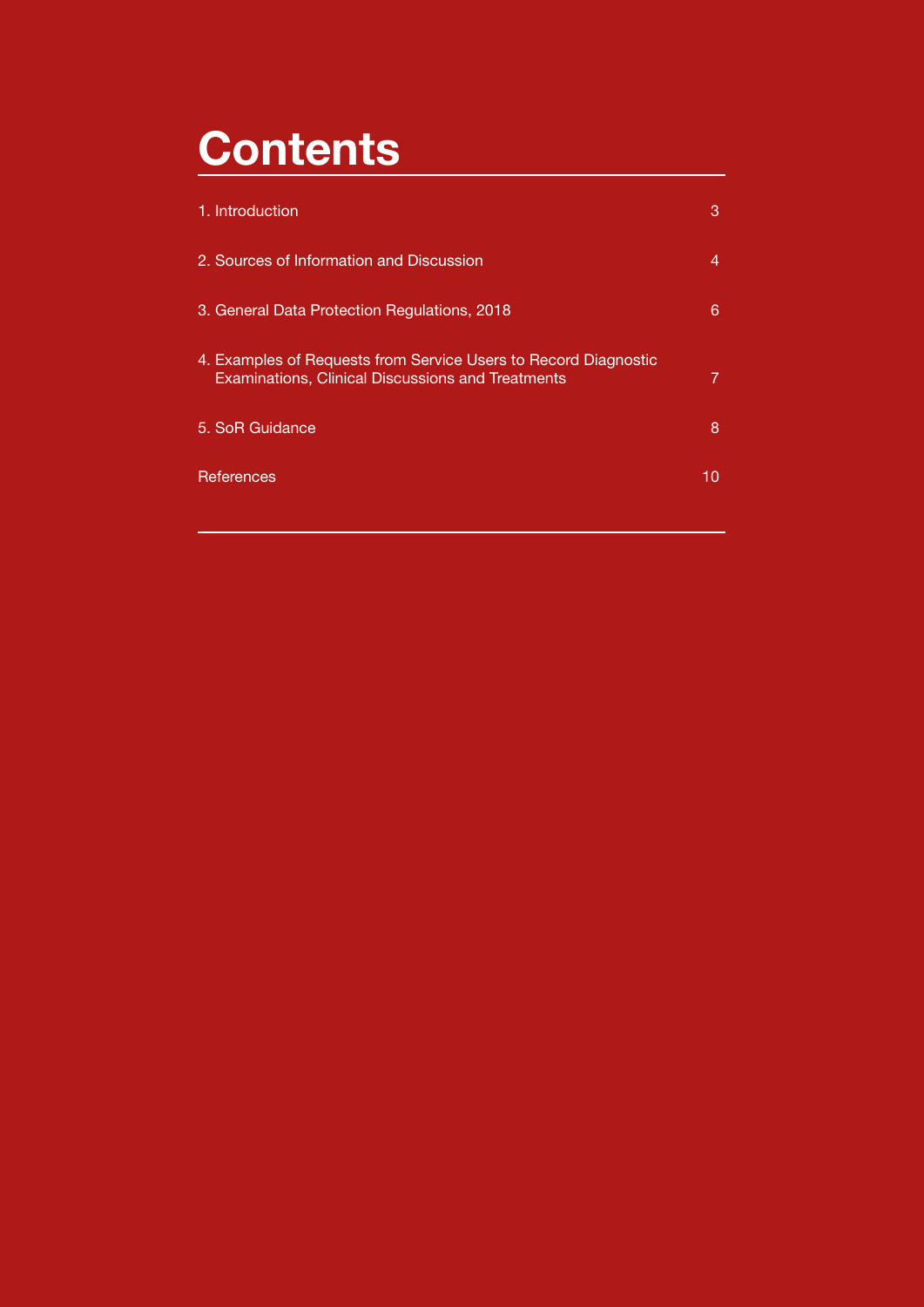#### <span id="page-2-0"></span>The Quality Standard for Imaging mapping:

[https://www.rcr.ac.uk/clinical-radiology/service-delivery/quality-standard](https://www.rcr.ac.uk/clinical-radiology/service-delivery/quality-standard-imaging-qsi)[imaging-qsi](https://www.rcr.ac.uk/clinical-radiology/service-delivery/quality-standard-imaging-qsi)

FR5; section e) 'The views of patients and their carers, staff and professionals should be sought and taken into account in planning service development. Patient involvement might be achieved through lay representation in department management structure, use of suggestion boxes and 'mystery patients', focus groups or formal public consultation'. [https://www.sor.org/system/files/article/201810/fr\\_5.pdf](https://www.sor.org/system/files/article/201810/fr_5.pdf)

**PE1 commentary (c)** - All patient information material should be patientfriendly, current, and have a review date. It should be updated frequently to take into account changes in: technique; staff; facilities; location; and public expectations. Involvement of lay people and patients in the preparation of materials is strongly encouraged. Processes should be in place to ensure that patient information conforms to local styles and templates and is approved before release. [https://www.sor.org/system/files/article/201810/pe\\_1.pdf](https://www.sor.org/system/files/article/201810/pe_1.pdf)

### 1. Introduction

- 1.1. The Society of Radiographers (SoR) is aware of an increasing number of requests by patients (and/or those persons accompanying them) to record their diagnostic imaging investigation, clinical discussion or treatment using mobile phones and other devices. This document gives advice on the issues involved and links to national guidance published by organisations such as the National Institute for Health and Care Excellence (NICE). It also refers to the 2018 General Data Protection Regulation and previously published advice from NHS Protect (England).
- 1.2 The aim of this document is not to dictate local policy but to provide background information and to discuss general principles. This will allow local policies to be determined that are able to take account of all relevant circumstances, which are likely to be very varied. Guidance on the many factors that need to be taken into account when formulating local policy is provided in section 5.
- 1.3 The term 'patient' is used throughout unless not applicable (as in some screening situations) where 'service user' is adopted as an alternative.
- 1.4 This document applies to the diagnostic imaging and radiotherapy workforce and includes students. It does not refer to the taking of images during obstetric ultrasound examinations by sonographers at the request of a patient or service user where there is an agreed procedure between the ultrasound department and the employer. This is usually for a previously advertised fee and for which the SoR has separate guidance.<sup>1</sup> Imaging departments may also have contracts with, for example, a local chiropractor or dental practice to provide patients with digital copies of their images and this guidance, again, does not apply to those situations.
- 1.5 This document applies to all four UK countries. Where a reference or discussion point relates to a specific country this is indicated. There may, however, be detailed differences between the four countries in the civil and criminal law that relate to this document. Local advice should be sought if required. This document is meant as guidance only and does not constitute legal advice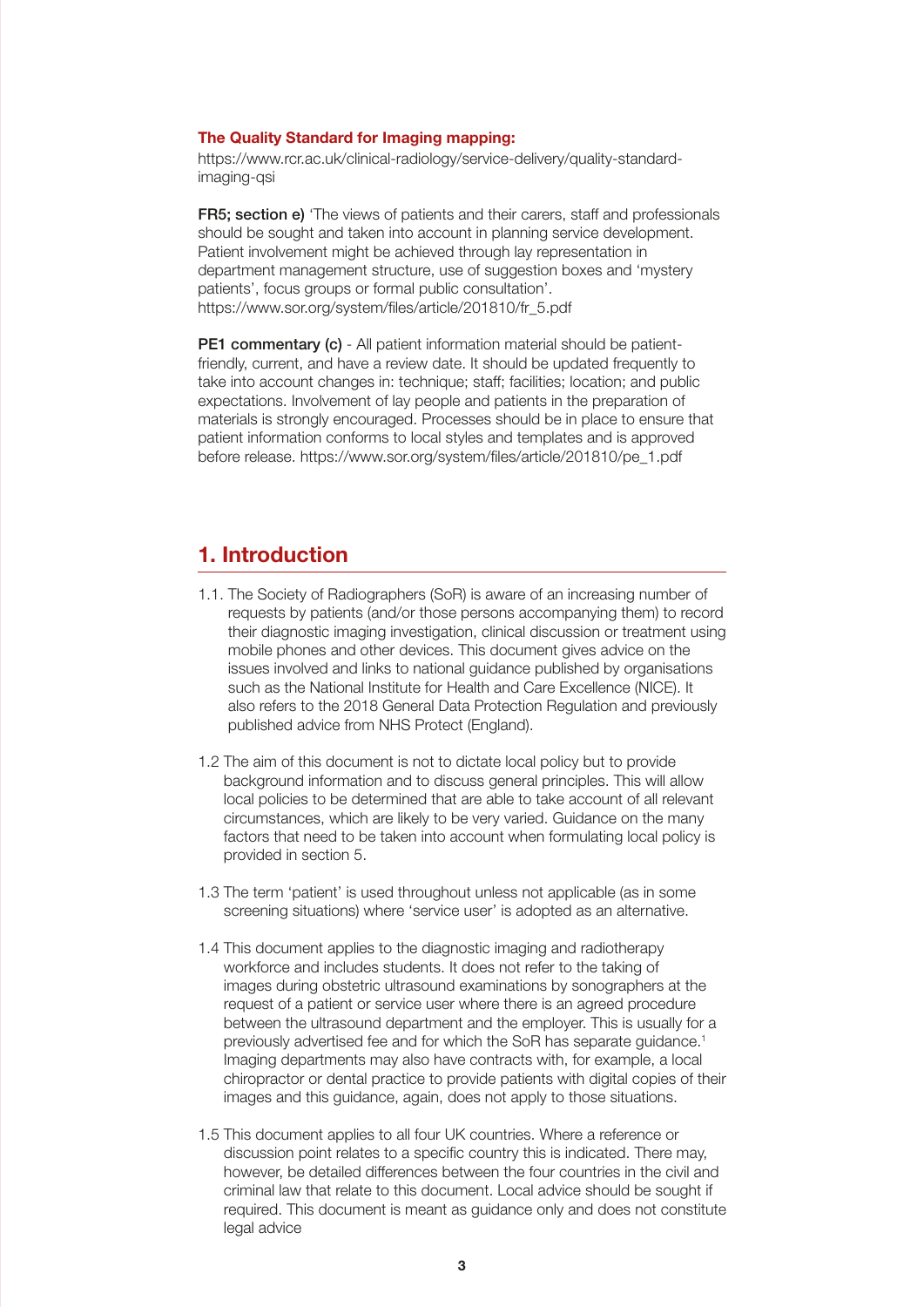## <span id="page-3-0"></span>2. Sources of Information and Discussion

- 2.1 Members of the diagnostic imaging and radiotherapy workforce as well as students working alongside them may be asked by a patient or their family member, friend or advocate, if they can make their own recording of an imaging examination, clinical discussion or treatment. This request may perhaps be to use a mobile phone to record videos or capture still images of the display screen, to record on a digital recording device or utilise other digital or analogue recording media. With rapid developments in communications technology the ways in which such recordings are possible are likely to become ever more varied. There are a wide range of situations in diagnostic imaging, screening and radiotherapy where such requests might be made.
- 2.2 Usually a patient will request to make their own video and/or audio recording but these requests may sometimes be made on their behalf. In this situation the patient whose medical record it is must give their permission.
- 2.3 Images and audio of other service users or of the professional workforce may also be included in videos and audio recordings and shared on social media without consent. It can then be impossible to remove these nonconsensual recordings from social media, particularly if no prior notice of policy has been communicated.
- 2.4 Video recording in particular, by a patient or third party, can also be a considerable distraction for the healthcare professional at a time when they require very high levels of concentration.
- 2.5 Many healthcare professionals and students therefore have concerns when asked by a patient or someone accompanying them if they can make their own recording, including concerns that these recordings will be used in some way against them.
- 2.6 There can, however, be very good reasons for these requests and it can help patients make informed choices. For example, some patients may have hearing or learning difficulties; for some their first language may not be English. It is also the case that without a recording of what may be a critical clinical discussion at a time of great stress for the patient, much of what has been said to them may be forgotten or confused.<sup>2</sup>
- 2.7 The National Institute for Health and Care Excellence (NICE) has guidance on improving the experience of care for people using adult NHS services (CG 138, 2012).<sup>3</sup> This document refers to general principles and in section 1.5.16 states: *"Ask the patient whether they want to be accompanied by a family*

*member, friend or advocate, and whether they would like to take notes and/or an audio recording of the consultation."*

2.8 The General Medical Council (GMC) states that they:4 *"…expect doctors to give patients the information they want or need to know in a way that they can understand. You should make sure that arrangements are made, wherever possible, to meet patient's language and communication needs."*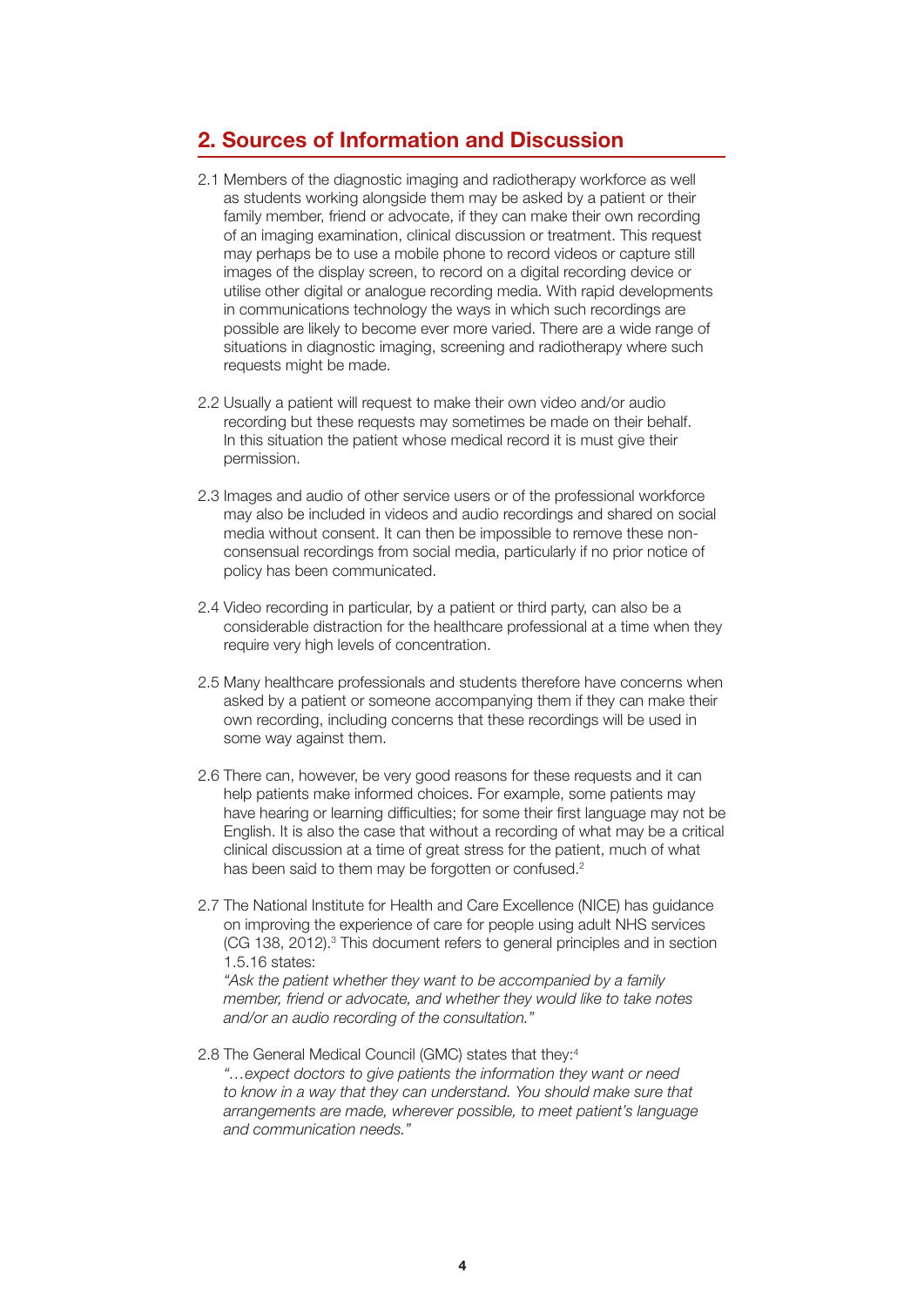2.9 The Health and Care Professions Council have similar advice to the GMC within their Standards of Conduct, Performance and Ethics; Section2, 2.1.-  $24.5$ 

*"You must give service users and carers the information they want or need, in a way they can understand."* 

- 2.10 The Society and College of Radiographers in 2018 published a document on patient centred care entitled *'Patient, Public and Practitioner Partnership within Imaging and Radiotherapy: Guiding Principles'*. This document refers to the 'patient voice' and how best to engage patients and public as stakeholders within imaging and radiotherapy practice.<sup>6</sup>
- 2.11 The Medical Defence Union (MDU) has published advice that provides relevant information.<sup>7</sup>

Two specific points from this advice are that: *"Patients do not need permission to record a consultation"* and;

If found to be covertly recording: *"…you would not be justified in refusing to continue to treat the patient."* 

This MDU publication also advises: *"Be aware that recordings (even those made covertly) have been admitted as evidence of wrongdoing by the General Medical Council and in court. However, they can also prove the opposite. If you have acted ethically and professionally, you should have no reason to worry."*

- 2.12 The Medical Protection Society (MPS) has also published similar advice.<sup>8</sup>
- 2.13 In 2016 NHS Protect (England) published a document entitled 'Patients recording NHS staff in health and social care settings'.<sup>9</sup> NHS Protect was closed in November 2017 and its functions taken over by the NHS Counter Fraud Authority. This NHS Protect document refers to the legal context of audio and video recordings of NHS staff and contains much relevant advice. Some of the key points within this document are included in the SCoR guidance in section 5.
- 2.14 Ensuring explanation and clear understanding before commencement of diagnostic imaging examinations or treatment can be very helpful in avoiding problems that can sometimes arise, as can the provision of pre-examination information explaining policy, particularly in the case of obstetric ultrasound (see section 4.2 for considerations in obstetric ultrasound).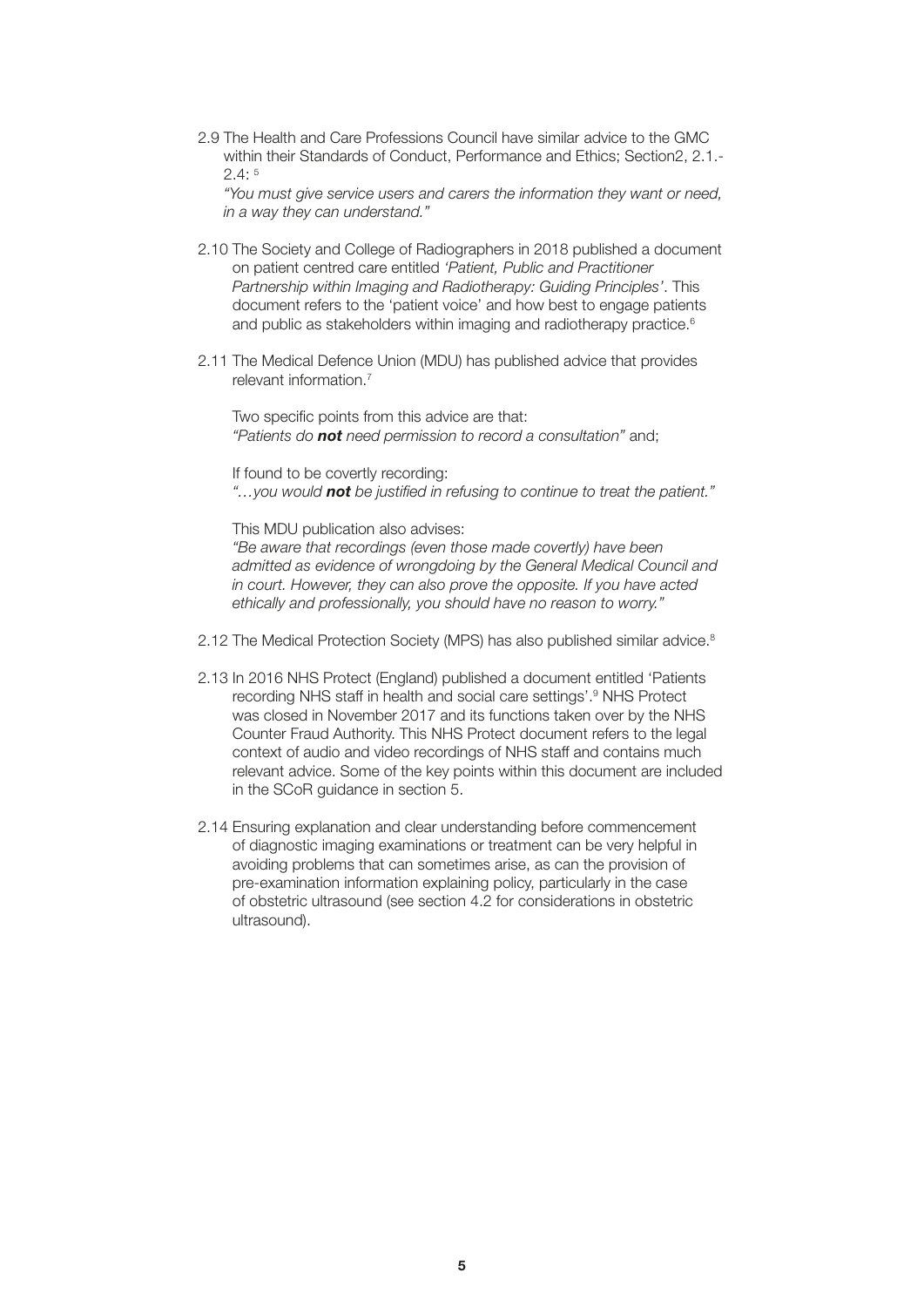## <span id="page-5-0"></span>3. General Data Protection Regulations, 2018

- 3.1 Any local policy regarding the data protection implications of patients making their own recordings of diagnostic imaging, clinical discussions or treatment should have the support of the employer.
- 3.2 Policies should be developed in consultation with the Trust/Board data protection officer to ensure that they are compliant with the requirements of the 2018 General Data Protection Regulation (GDPR). The recording of a consultation is likely to constitute processing of personal data under the GDPR and as such has to comply with the provisions of the Regulation. There is, however, an exemption from the regulation where personal data is processed by individuals for their own personal purposes. In this situation, since the Trust/Board is not responsible for generating or making the recording, it is not liable for safeguarding the confidentiality, integrity or security of such material.<sup>9</sup>
- 3.3 If a recording is made by or on behalf of a patient with their consent then the ownership is with them and they may do with it as they wish.<sup>9</sup> This could include disclosing the details of their consultation with third parties or sharing on social media sites. It may be possible to ask them to share this data for storage on their medical record but this will often be difficult in practice as mobile phones etc. will not be compatible with Picture Archiving and Communication Systems (PACS) or other digital radiology systems and may entail considerable time and effort to include.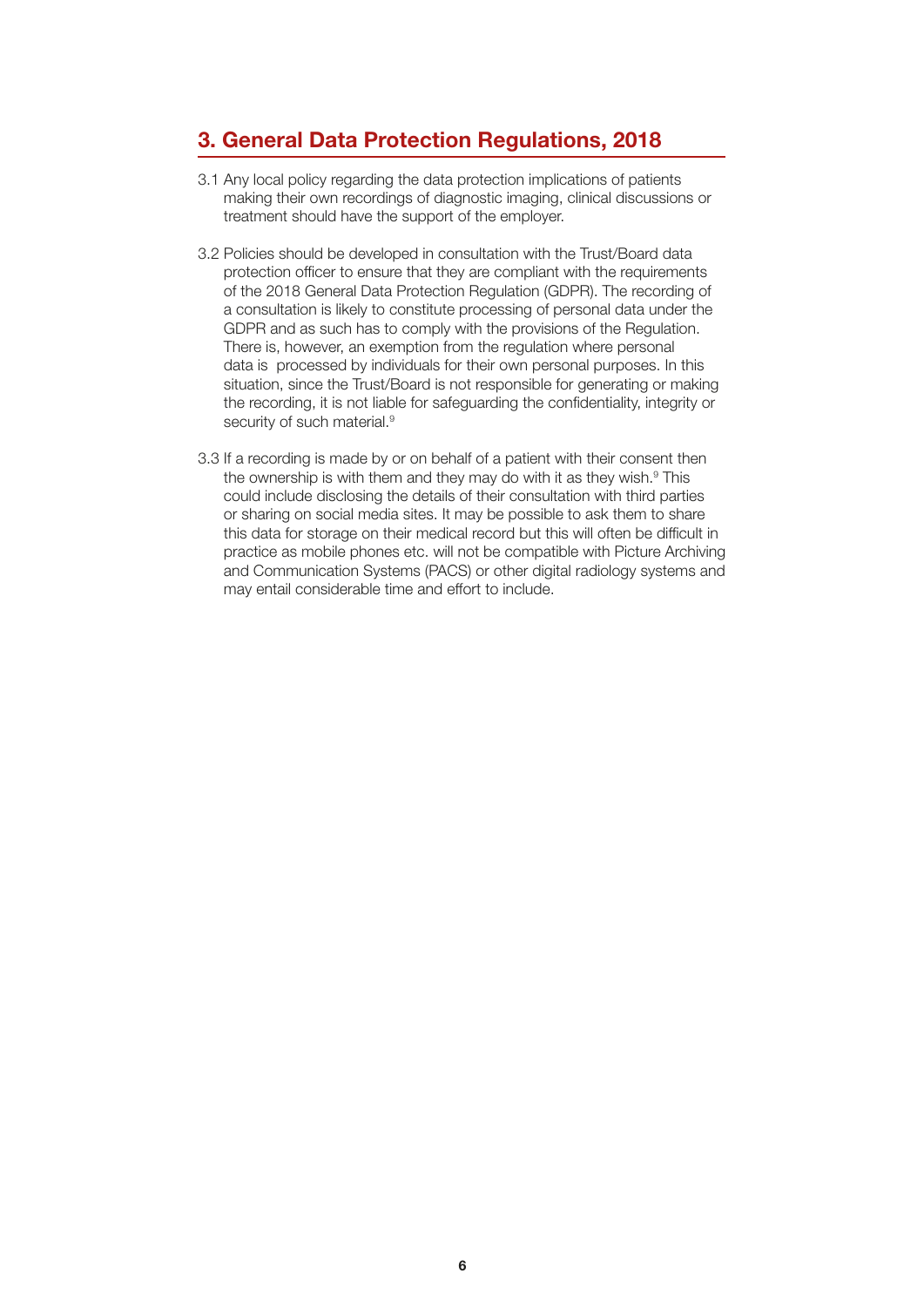## <span id="page-6-0"></span>4. Examples of Requests from Service Users to Record Diagnostic Examinations, Clinical Discussions and Treatments

#### 4.1 Clinical Discussions

It is common for service users to ask to record a clinical discussion which may be associated with an attendance for diagnostic imaging or radiotherapy treatment and there may be good reasons for them to do so (see section 2 for discussion and rationale).

#### 4.2 Obstetric Ultrasound

There are special considerations relating to requests to record obstetric ultrasound examinations which are discussed more fully in the SCoR Guidance document *'NHS Obstetric Ultrasound Examinations. Guidance on Sale of Images, Fetal Sexing, Commercial Considerations and Requests to Record'*. 1 Requests to record, e.g. using a mobile phone or other digital recording device, are usually made to provide a record for 'social' and not clinical discussion reasons. Such requests can be a major cause of distraction in a highly litigious area of practice and at a time when a very high level of concentration is required on the part of the sonographer. Images and audio recordings that include the sonographer may later be shared on social media without consent and can prove impossible to remove.

#### 4.3 Diagnostic Imaging

Parents may sometimes ask to take pictures of their children having an x-ray/ scans for trauma or other diagnosis and also take a picture of the resultant image on the display screen. These may later be shared with family and friends and may be shared on social media. Adult patients may also ask to take such pictures as a record of their attendance and to perhaps later share with others, including via social media. Local policies should take account of these situations and others that may be considered likely to arise. There may already be existing local policies on patients making audio and video recordings that can be referred to, for example the video recording of a birth.

#### 4.4 Radiotherapy

Patients may ask to photograph or video the team of radiotherapy professionals and students who have been involved in what may have been a long treatment programme for that particular patient.

There may also be requests to take images of the equipment or treatment areas that includes staff members.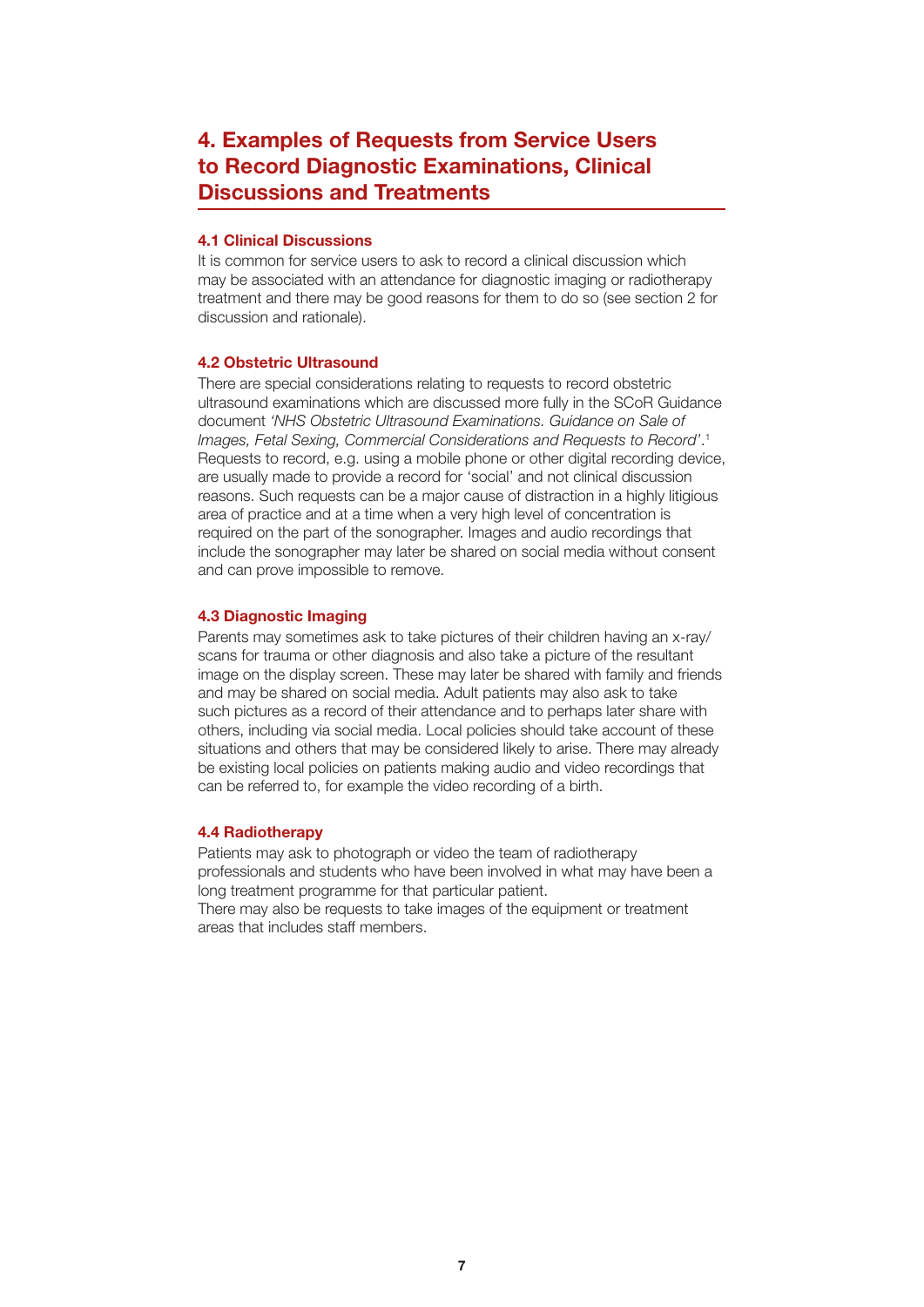## <span id="page-7-0"></span>5. SoR Guidance

- 5.1 There can be good reasons why a patient wishes to record a clinical discussion, consultation or treatment. Patient recordings which are made either overtly or covertly in order to keep a personal record of what is said are deemed to constitute personal 'note taking'.<sup>9</sup> SoR guidance is that the same principle is likely to apply to requests to make an audio or video recording of a diagnostic imaging examination. Permission is not required to do so, but common courtesy suggests that agreement should be sought via a verbal request.
- 5.2 Departments should have policies and procedures in place relating to the audio and video recording of diagnostic imaging examinations, clinical discussions and treatments. There are likely to be various scenarios where requests to make video and/or audio recordings by patients need to be considered. These policies and procedures should take into account local and national guidelines (e.g. NICE Guidelines<sup>3</sup>) and advice from professional bodies, regulators and other relevant organisations.
- 5.3 There are special considerations for obstetric ultrasound examinations as discussed in section 4.2 that must be fully taken into account when developing local policies. Further information can be found in the SoR guidance document *'NHS Obstetric Ultrasound Examinations. Guidance on Sale of Images, Fetal Sexing, Commercial Considerations and Requests to Record'*. 1
- 5.4 When formulating local policy the views and concerns of members of the professional workforce and students both as a group and individually should be taken into account.
- 5.5 Any recording by a patient or on their behalf and with their permission should be done honestly and openly.
- 5.6 The recording process must not interfere with the diagnostic imaging examination, screening or treatment.
- 5.7 Patients should be informed that a note will be made in their health record stating that they have recorded the diagnostic imaging examination, clinical discussion or treatment being provided.9
- 5.8 Departments should include relevant patient liaison groups in the development and delivery of local policies and procedures and ensure they are made available to the public.
- 5.9 Requests to record have the potential to extend the time of the diagnostic imaging examination, screening or treatment which may be contrary to published safety advice and guidance associated with that procedure or treatment. Risks to patients must not be increased by recording or photographing, e.g. radiation protection measures must be adhered to where these apply.
- 5.10 Departments should consider how staff might respond to situations where videoing and/or audio recording begins or continues without prior discussion and contrary to any locally agreed policy. This should include any records to be kept and any advice to be given to the patient or service user about the status of the recording/images.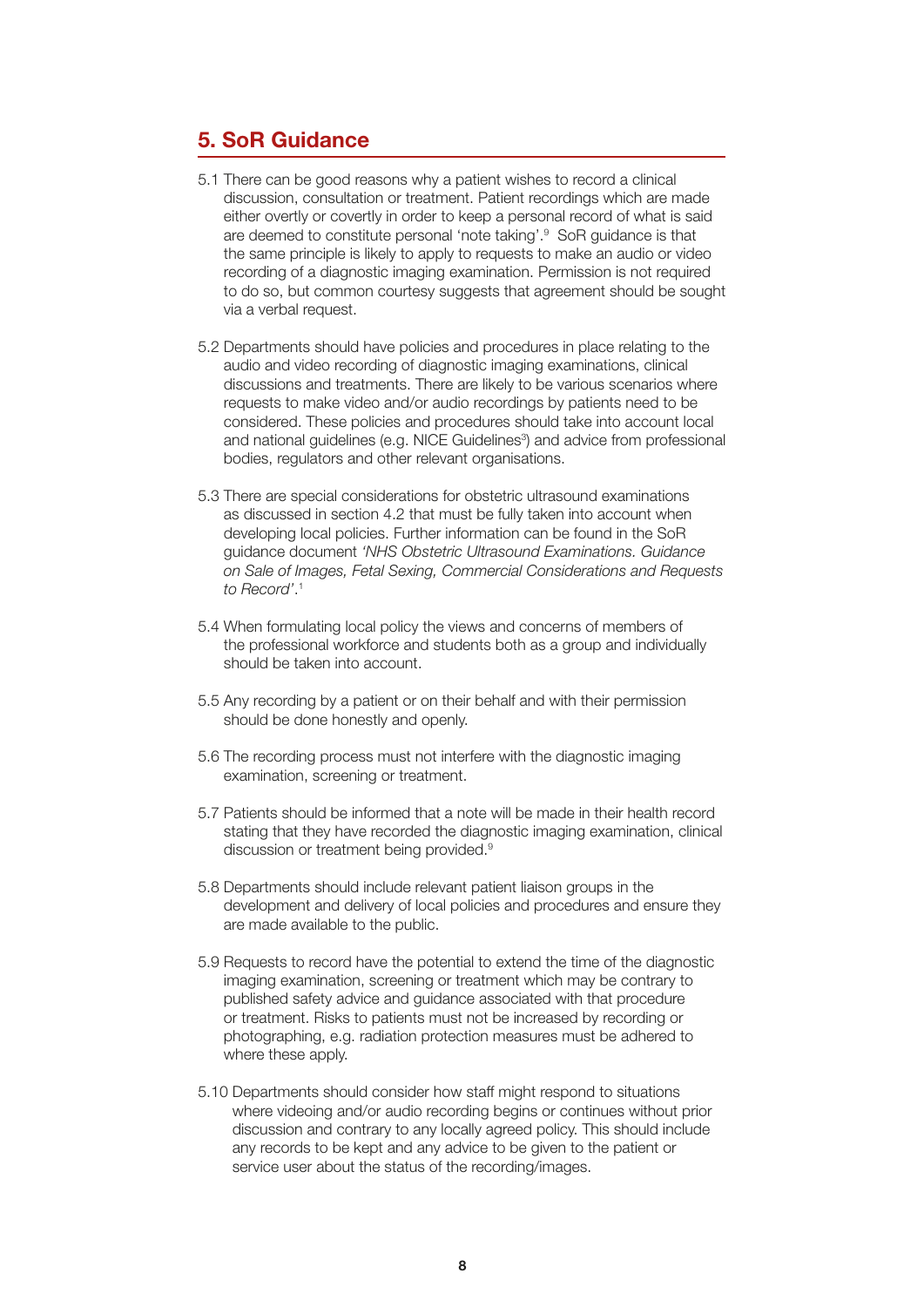- 5.11 No part of a covert or overt recording of a patient's clinical discussion or consultation should be disclosed to a third party without the prior consent of the other recorded parties.<sup>8</sup> This includes the sharing of a recording on social media.
- 5.12 Local policy should refer to the fact that misuse of recorded material, such as where it is used to cause detriment to or harass any individual, may constitute a civil or criminal offence.
- 5.13 The legal perspective where images and discussions recorded by a patient may be referred to in the event of litigation should be considered.<sup>7</sup>
- 5.14 Considerations arising from the 2018 General Data Protection Regulation will need to be agreed and discussed at a local level with the Trust/Board data protection officer.
- 5.15 A clear explanation and understanding before commencement of the diagnostic imaging examination or treatment can be very helpful in avoiding problems that can sometimes arise, as can the provision of pre-examination information explaining policy, particularly in the case of obstetric ultrasound.
- 5.16 Once agreed, policies and procedures should be followed by all and supported by department and Trust/Board management as part of an organisation's overarching governance framework. Policies should be updated frequently and have a review date.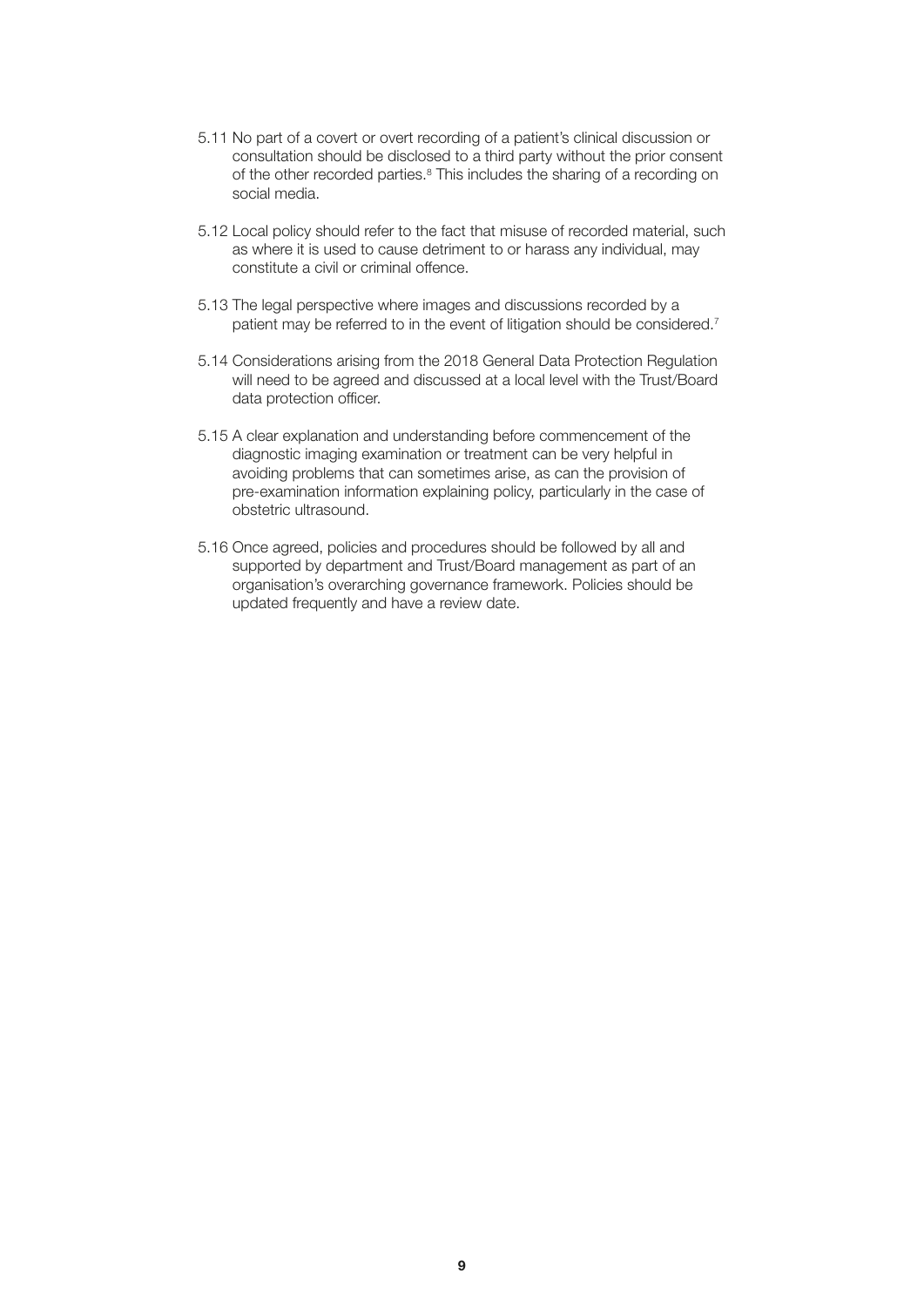## <span id="page-9-0"></span>**References**

- 1. Society of Radiographers (2019). NHS obstetric ultrasound examinations. Guidance on Sale of Images, Fetal Sexing, Commercial Considerations and Requests to Record. Available at: [https://www.sor.org/sites/default/](https://www.sor.org/sites/default/files/document-versions/2019.1.13_sale_of_images_final.pdf) [files/document-versions/2019.1.13\\_sale\\_of\\_images\\_final.pdf](https://www.sor.org/sites/default/files/document-versions/2019.1.13_sale_of_images_final.pdf)
- 2. Kessels, R.P.C. (2003). Patients' memory for medical information. J. R. Soc. Med. 96, 219–22. Available at: [http://www.ncbi.nlm.nih.gov/](http://www.ncbi.nlm.nih.gov/pubmed/12724430) [pubmed/12724430](http://www.ncbi.nlm.nih.gov/pubmed/12724430) [Accessed November 20, 2018].
- 3. National Institute for Health and Care Excellence (2012). Patient experience in adult NHS services: improving the experience of care for people using adult NHS services. CG138. Available at: [https://www.nice.org.uk/](https://www.nice.org.uk/guidance/Cg138) [guidance/Cg138](https://www.nice.org.uk/guidance/Cg138) [Accessed November 20, 2018].
- 4. General Medical Council Good medical Practice. Domain 3.: Communication partnership and teamwork. Available at: [https://www.](https://www.gmc-uk.org/ethical-guidance/ethical-guidance-for-doctors/good-medical-practice/domain-3---communication-partnership-and-teamwork) [gmc-uk.org/ethical-guidance/ethical-guidance-for-doctors/good](https://www.gmc-uk.org/ethical-guidance/ethical-guidance-for-doctors/good-medical-practice/domain-3---communication-partnership-and-teamwork)[medical-practice/domain-3---communication-partnership-and-teamwork](https://www.gmc-uk.org/ethical-guidance/ethical-guidance-for-doctors/good-medical-practice/domain-3---communication-partnership-and-teamwork) [Accessed November 20, 2018].
- 5. Health and Care Professions Council (HCPC) (2016). Standards of conduct, performance and ethics [Accessed November 20, 2018]. Available at: [https://www.hcpc-uk.org/standards/standards-of-conduct](https://www.hcpc-uk.org/standards/standards-of-conduct-performance-and-ethics/)[performance-and-ethics/](https://www.hcpc-uk.org/standards/standards-of-conduct-performance-and-ethics/)
- 6. Patient Public and Practitioner Partnerships within Imaging and Radiotherapy: Guiding Principles Available at: [https://www.sor.org/sites/](https://www.sor.org/sites/default/files/document-versions/guiding_principles_final_proofed_0.pdf) [default/files/document-versions/guiding\\_principles\\_final\\_proofed\\_0.pdf](https://www.sor.org/sites/default/files/document-versions/guiding_principles_final_proofed_0.pdf) [Accessed November 20, 2018].
- 7. The MDU Patients recording consultations. Available at: [https://www.](https://www.themdu.com/guidance-and-advice/journals/good-practice-june-2014/patients-recording-consultations) [themdu.com/guidance-and-advice/journals/good-practice-june-2014/](https://www.themdu.com/guidance-and-advice/journals/good-practice-june-2014/patients-recording-consultations) [patients-recording-consultations](https://www.themdu.com/guidance-and-advice/journals/good-practice-june-2014/patients-recording-consultations) [Accessed November 20, 2018].
- 8. Medical Protection Digital dilemmas Patients recording consultations. Available at: [https://www.medicalprotection.org/uk/articles/digital](https://www.medicalprotection.org/uk/articles/digital-dilemmas-patients-recording-consultations)[dilemmas-patients-recording-consultations](https://www.medicalprotection.org/uk/articles/digital-dilemmas-patients-recording-consultations) [Accessed November 20, 2018].
- 9. NHS Protect (2016). Patients recording NHS staff in health and social care settings guidance Available at: [https://www.whatdotheyknow.com/](https://www.whatdotheyknow.com/request/379944/response/916674/attach/html/3/Patients recording NHS staff in health and social care settings guidance May 2016.pdf.html) [request/379944/response/916674/attach/html/3/Patients recording](https://www.whatdotheyknow.com/request/379944/response/916674/attach/html/3/Patients recording NHS staff in health and social care settings guidance May 2016.pdf.html)  [NHS staff in health and social care settings guidance May 2016.pdf.html](https://www.whatdotheyknow.com/request/379944/response/916674/attach/html/3/Patients recording NHS staff in health and social care settings guidance May 2016.pdf.html) [Accessed November 20, 2018].

#### Document publication history:

#### 1st Edition January 2014